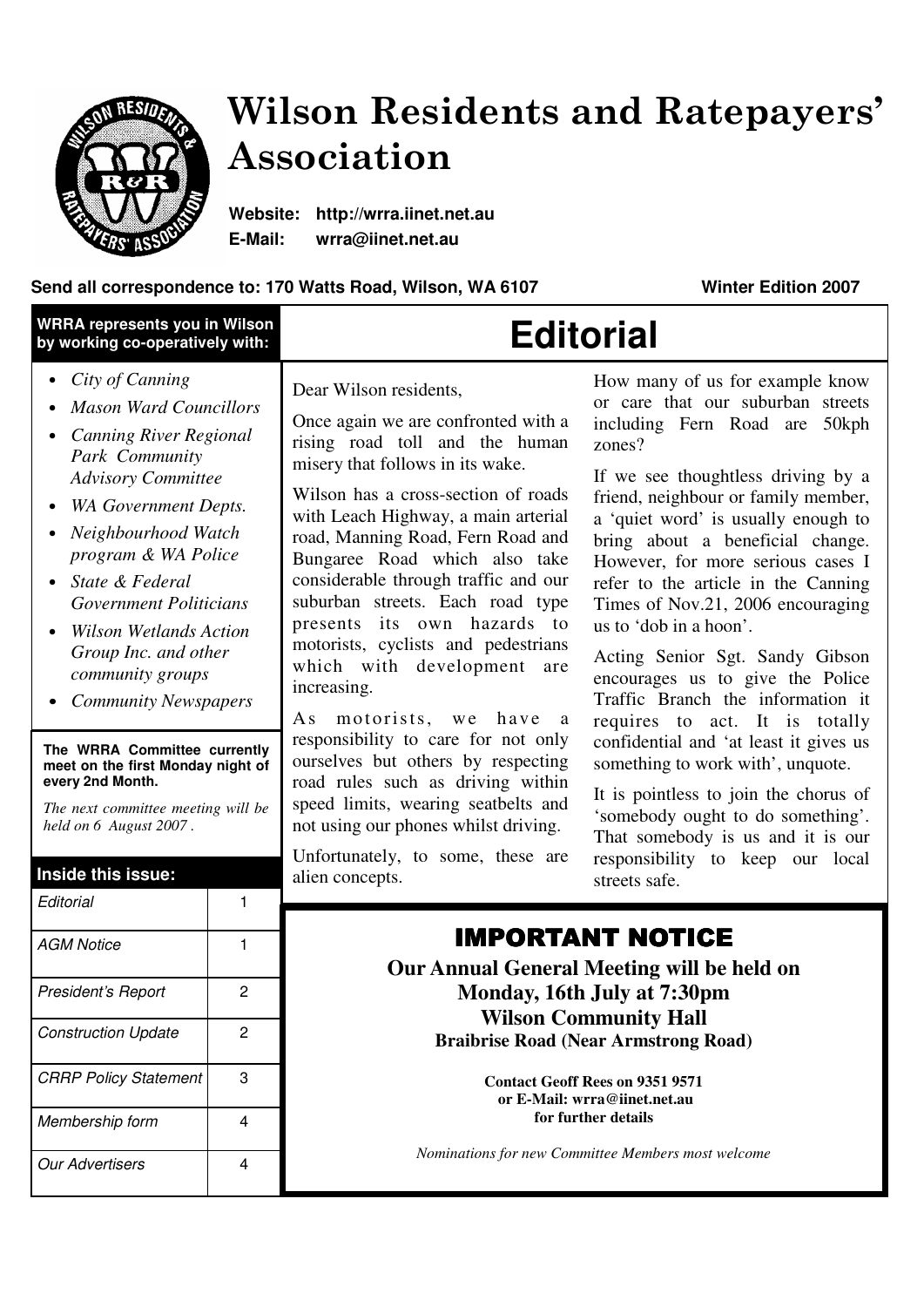## **PRESIDENT'S REPORT By Max Zeller**

Unfortunately I won't be able to attend this years' AGM as I'll be holidaying in Queensland over the Winter break, on my first, and much anticipated, Long Service Leave break (after 25 years of work).

I will be nominating again for the WRRA Committee and look forward to continuing to work with fellow Committee members to actively lobby both City and State Government authorities for civic improvements on behalf our associations' members.

On behalf of the committee, I again invite all Wilson residents, particularly new residents, to join the association and ask that you give consideration to joining the Committee (at the upcoming AGM).

One of our immediate challenges is to help preserve the natural heritage of the Canning River Regional Park, with its increasing development, for the overall benefit of, not only our members, but all existing and future generations of Wilson residents.

Whilst WRRA is actively supporting the following developments planned in the Wilson area over the coming year (or so):

- Upgrading of Castledare Railway facilities
- Eco-Education Centre (at Kent St Weir)
- Riverton Bridge Kiosk Upgrade
- Completion of the deep sewerage program
- Future upgrades to the Centenary Park area and the extension of the dual-use path network from Waterford to Kent St (alongside the river).

I nonetheless feel more can (and should be) done by Government Authorities to better protect the Canning River Regional Park, and the river itself.

A new start would be to stop complaining about the lack of funding / resources (while sitting on a record budget surplus) and give a firm understanding to review the CRRP Management Plan, in consultation with local community groups!

[The 10 Year Plan comes up for renewal this year]

## **CONSTRUCTION UPDATE** By Lester Durbin

### **Infill Sewerage Program:**

Construction of the New Sewerage Pump Station on Centennary Ave is expected to commence between August and September 2007.

#### **Castledare Railway New Kent St Station:**  (Pictured opposite**)**

On the morning of my visit Swan TAFE students were busy completing the works and painting had begun. Well done guys, it looks magnificent and a welcome addition to local amenities.

### **Riverton Jetty Park Kiosk:**

Design being finalised. Reconstruction is unlikely to commence until the new Eco-Education centre has been completed.

### **Kent Street Weir:**

Remedial works have now been completed and full public access has been restored.

### **Kent Street Retaining Walls**:

A short delay was experienced due to additional soil analysis and construction has now commenced.

### **Kent Street Eco-Education Centre:**

Currently under construction with the main steel frame having been erected.



Work on the Eco-Education centre is scheduled for completion in November 2007.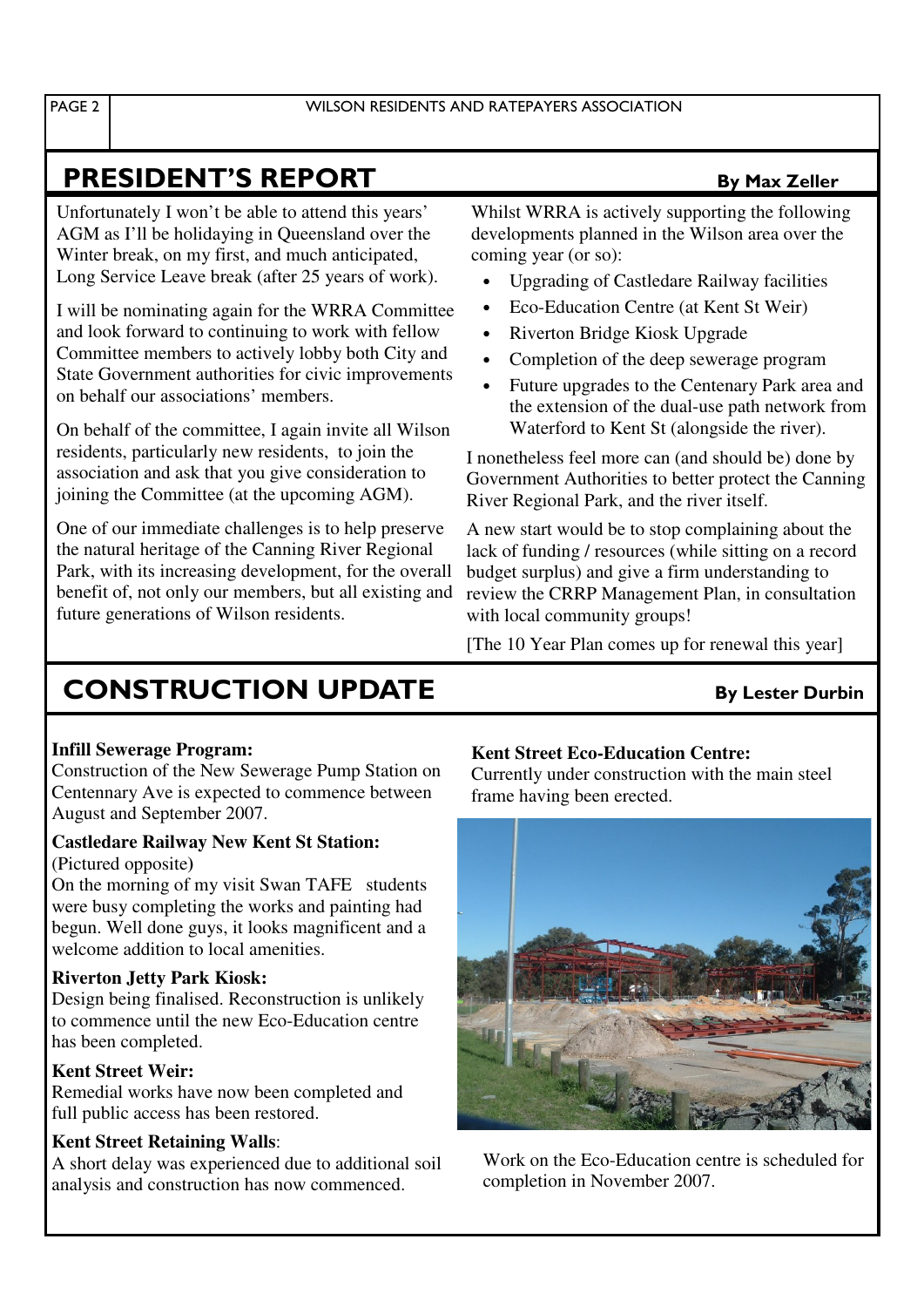## **OUR POLICY ON CRRP DEVELOPMENT** By Lester Durbin

Although no formal planning application has yet been received by the City of Canning, a major development application is expected in the future for the Castledare site, which is partly within the designated boundary of the Canning River Regional Park. In anticipation, the WRRA Committee have decided to reiterate our long-standing policy (which was first developed in 1997 in collaboration with the Wilson Wetlands Action Group) with respect to developments within the Canning River Regional Park.

Our Mission Statement (with respect to the Canning River Regional Park) is:

"To ensure the conservation of the Canning River Regional Park within its' existing boundary for the people of Western Australia now and for future generations".

We continue to liaise with other interested parties and have formulated a number of goals and objectives:

- 1. To ensure non-fragmentation of the Canning River Regional Park boundaries and maintain a buffer zone to ensure a viable corridor (restored natives) exists along the Canning River edges.
- 2. To ensure conservation of biological diversity.
- 3. To preserve recreational value of the site by protecting all existing trees, preserving the railway and retaining open space.
- 4. To revegetate the site establishing an arboretum of trees and shrubs, indigenous to the region.
- 5. To establish the site as an Education Resource (esp. Wilson Wetlands area)
- 6. To restore the Mill Street and Wilson Main Drains to living streams.
- 7. To retain and restore heritage buildings, structures and vistas (to the Canning River).
- 8. To encourage relevant agencies to provide adequate parking and toilet facilities (with disabled access) connected to deep sewerage.
- 9. To construct access paths abutting onto, and through, sections of the Canning River Regional Park within Wilson (from Kent Street to Riverton Bridge).



New Castledare Miniature Railway Train Station at Kent St Weir